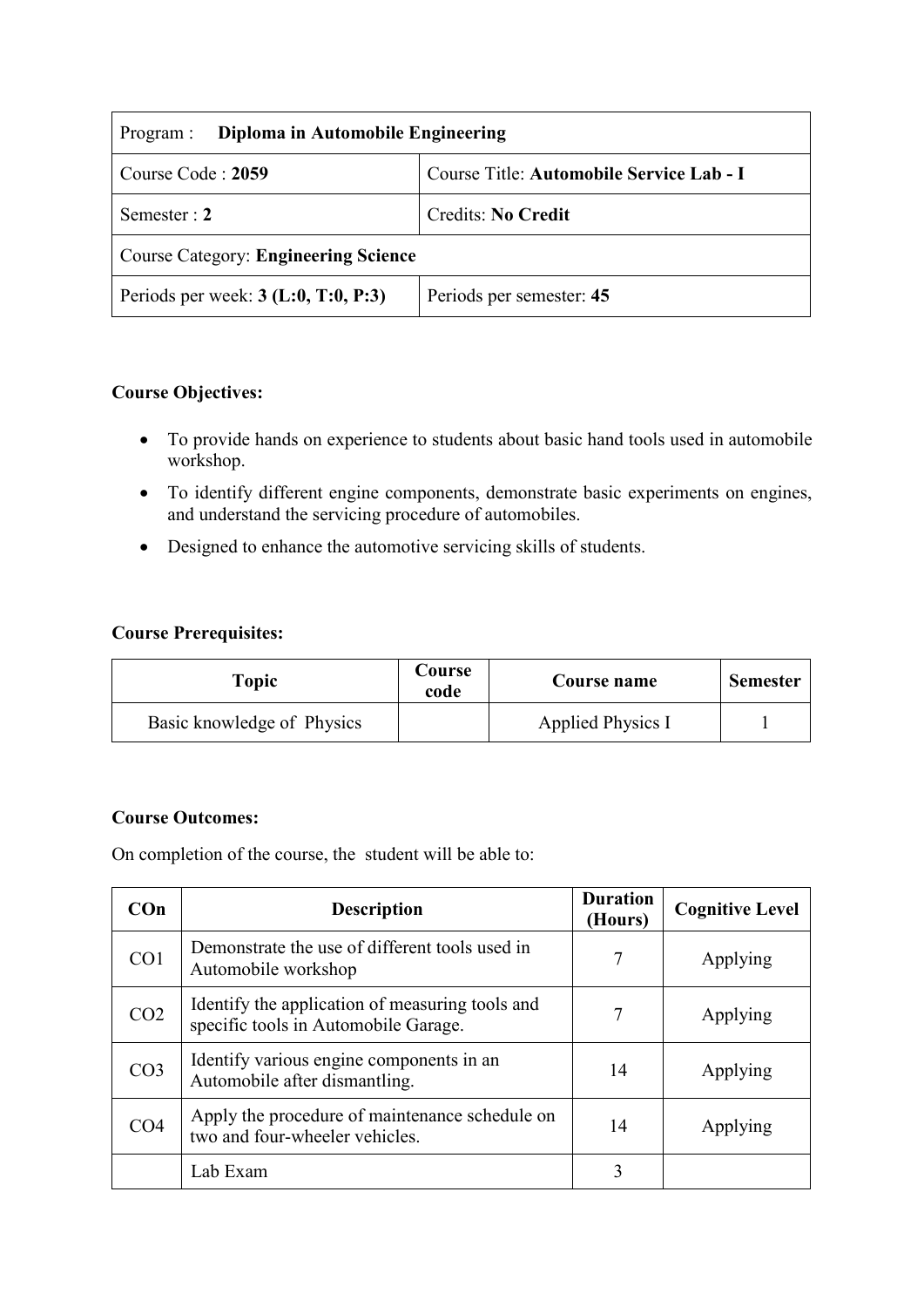# **CO- PO Mapping:**

| Course<br><b>Outcomes</b> | PO <sub>1</sub> | PO <sub>2</sub> | PO <sub>3</sub> | PO <sub>4</sub> | PO <sub>5</sub> | PO <sub>6</sub> | PO <sub>7</sub> |
|---------------------------|-----------------|-----------------|-----------------|-----------------|-----------------|-----------------|-----------------|
| CO1                       |                 |                 |                 | $\bigcap$       |                 |                 |                 |
| CO <sub>2</sub>           |                 |                 |                 | ◠               |                 |                 |                 |
| CO <sub>3</sub>           |                 |                 |                 | ◠               |                 |                 |                 |
| CO <sub>4</sub>           |                 |                 |                 | $\bigcap$       |                 |                 |                 |

3-Strongly mapped, 2-Moderately mapped, 1-Weakly mapped

## **Course Outline:**

| <b>Module</b><br><b>Outcomes</b> | <b>Description</b>                                                                                                                                                                                                                                           | <b>Duration</b><br>(Hours) | <b>Cognitive Level</b> |
|----------------------------------|--------------------------------------------------------------------------------------------------------------------------------------------------------------------------------------------------------------------------------------------------------------|----------------------------|------------------------|
| CO1                              | Demonstrate the application of different tools used in Automobile<br>workshop                                                                                                                                                                                |                            |                        |
| M1.01                            | Identify different tools used in automobile<br>workshop and their application                                                                                                                                                                                | 4                          | Applying               |
| M1.02                            | Make use of competency related to use of<br>3<br>hand tools, measuring tools and special tools                                                                                                                                                               |                            | Applying               |
| CO <sub>2</sub>                  | Identify the application of measuring tools and specific tools in<br>Automobile garage.                                                                                                                                                                      |                            |                        |
| M2.01                            | Make use of bore gauge to measure the bore<br>of given Engine cylinder.                                                                                                                                                                                      | $\overline{2}$             | Applying               |
| M2.02                            | Select the stroke length of the given Engine<br>cylinder from crank radius.                                                                                                                                                                                  | $\overline{2}$             | Applying               |
| M2.03                            | Experiment with the swept volume of an<br>engine cylinder.                                                                                                                                                                                                   | $\overline{2}$             | Applying               |
| M <sub>2.04</sub>                | Solve the compression ratio of the given<br>Engine.                                                                                                                                                                                                          | $\mathbf{1}$               | Applying               |
|                                  | 1.5<br>Lab Exam-I                                                                                                                                                                                                                                            |                            |                        |
| CO <sub>3</sub>                  | Identify various engine components in an Automobile after dismantling.                                                                                                                                                                                       |                            |                        |
| M3.01                            | Experiment with the Engine components -<br>Cylinder block, cylinder liners - wet type and<br>dry type, Cylinder head, cylinder head gasket,<br>Pistons – types of pistons, Piston rings, –<br>compression ring and oil ring, Gudgeon pin,<br>Connecting rod. | 7                          | Applying               |
| M3.02                            | Make use of the engine components - Crank<br>shaft, Main bearings, Fly wheel, Valves, Cam<br>shaft drives.                                                                                                                                                   | $\overline{7}$             | Applying               |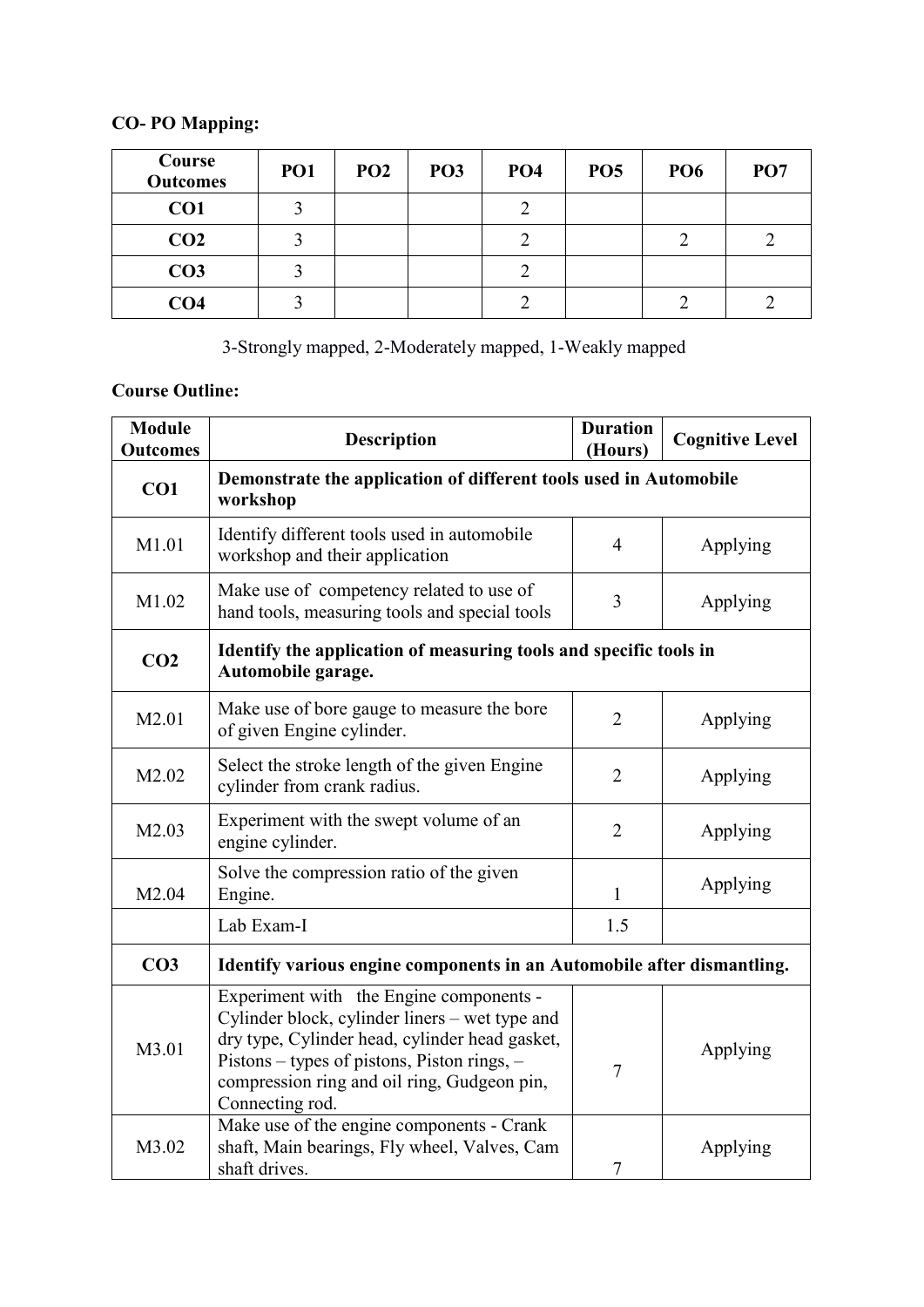| CO <sub>4</sub> | Apply the procedure of maintenance schedule on two and four-wheeler<br>vehicles |                |          |
|-----------------|---------------------------------------------------------------------------------|----------------|----------|
| M4.01           | Identify the Engine oil, Coolant.                                               | $\overline{2}$ | Applying |
| M4.02           | Utilize the maintenance schedule of a two-<br>wheeler and four-wheeler.         | $\overline{2}$ | Applying |
| M4.03           | Make use of the jacking up and removal of<br>one wheel.                         | 2              | Applying |
| M4.04           | Identify the major greasing points in a<br>vehicle.                             | 2              | Applying |
| M4.05           | Experiment with spark plug and setting the<br>gap                               | $\overline{2}$ | Applying |
| M4.06           | Apply the procedure of servicing and testing<br>of spark plug.                  | $\overline{2}$ | Applying |
| M4.07           | Experiment with fuel injector and setting<br>injection pressure.                | $\overline{2}$ | Applying |
|                 | Open Ended Experiments **                                                       |                | Applying |
|                 | Lab Exam II                                                                     | 1.5            |          |

#### \*\* - Suggested Open Ended Projects

(Not for End Semester Examination but compulsory to be included in Continuous Internal Evaluation. Students can do open ended experiments as a group of 2-3. There is no duplication in experiments between groups.

- 1) Build database from service manual and preparation of maintenance schedule chart.
- 2) Choose and show the industry set up of automobile workshop and make use of special purpose tools.
- 3) Utilize the specification chart of engine used in any of the modern vehicles.